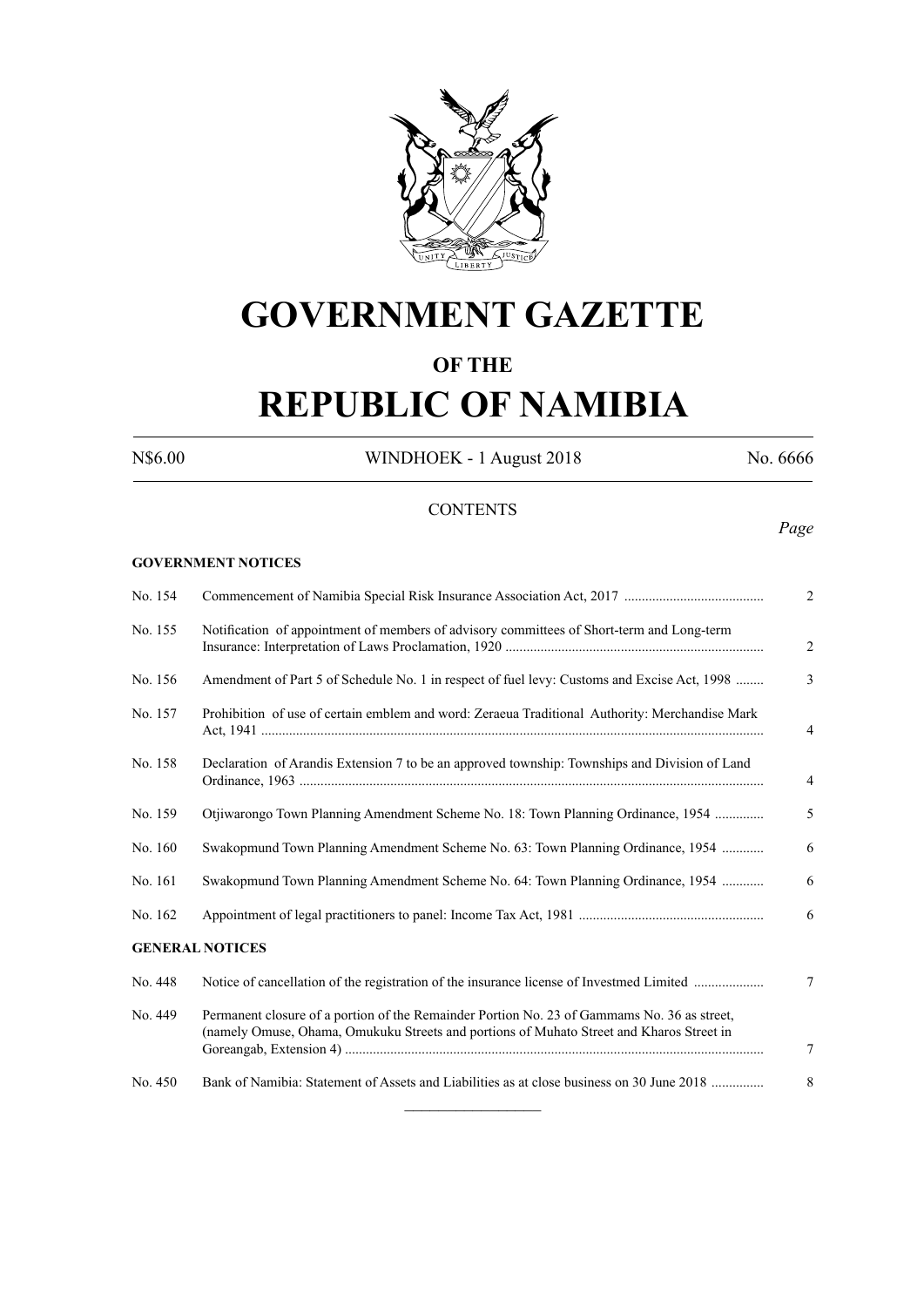# **Government Notices**

# **MINISTRY OF FINANCE**

No.154 2018

COMMENCEMENT OF NAMIBIA SPECIAL RISKS INSURANCE ASSOCIATION ACT, 2017

Under section 43(1) of the Namibia Special Risks Insurance Association Act, 2017 (Act No. 5 of 2017), I determine that the Act comes into operation on the date of publication of this notice in the *Gazette.*

# **C. SCHLETTWEIN MINISTER OF FINANCE** Windhoek, 2 July 2018

# **MINISTRY OF FINANCE**

 $\frac{1}{2}$ 

No.155 2018

# NOTIFICATION OF APPOINTMENT OF MEMBERS OF ADVISORY COMMITTEES OF SHORT-TERM AND LONG-TERM INSURANCE: INTERPRETATION OF LAWS PROCLAMATION, 1920

Under section 13 of the Interpretation of Laws Proclamation, 1920 (Proc. No. 37 of 1920), I make known for general information that I have -

(a) in terms of section 12 of the Short-term Insurance Act, 1998 (Act No. 4 of 1998) appointed the persons whose names appear in the list below as members of the Short-term Insurance Advisory Committee with effect from 1 February 2018 to 1 February 2021:

Mr. Kenneth Matomola; Mr. Phillip Mwangala; Ms. Ashley Tjipuka; Ms. Karin Coetzee; Ms. Estelle Tjipuka; and

(b) in terms of section 12 of the Long-term Insurance Act, 1998 (Act No. 5 of 1998) appointed the persons whose names appear in the list below as members of the Long-term Insurance Advisory Committee with effect from 1 February 2018 to 1 February 2021:

 $\frac{1}{2}$ 

Mr. Kenneth Matomola; Ms. Magreth Tjongarero; and Mr. Micheal Gowaseb.

**C. SCHLETTWEIN MINISTER OF FINANCE** Windhoek, 3 July 2018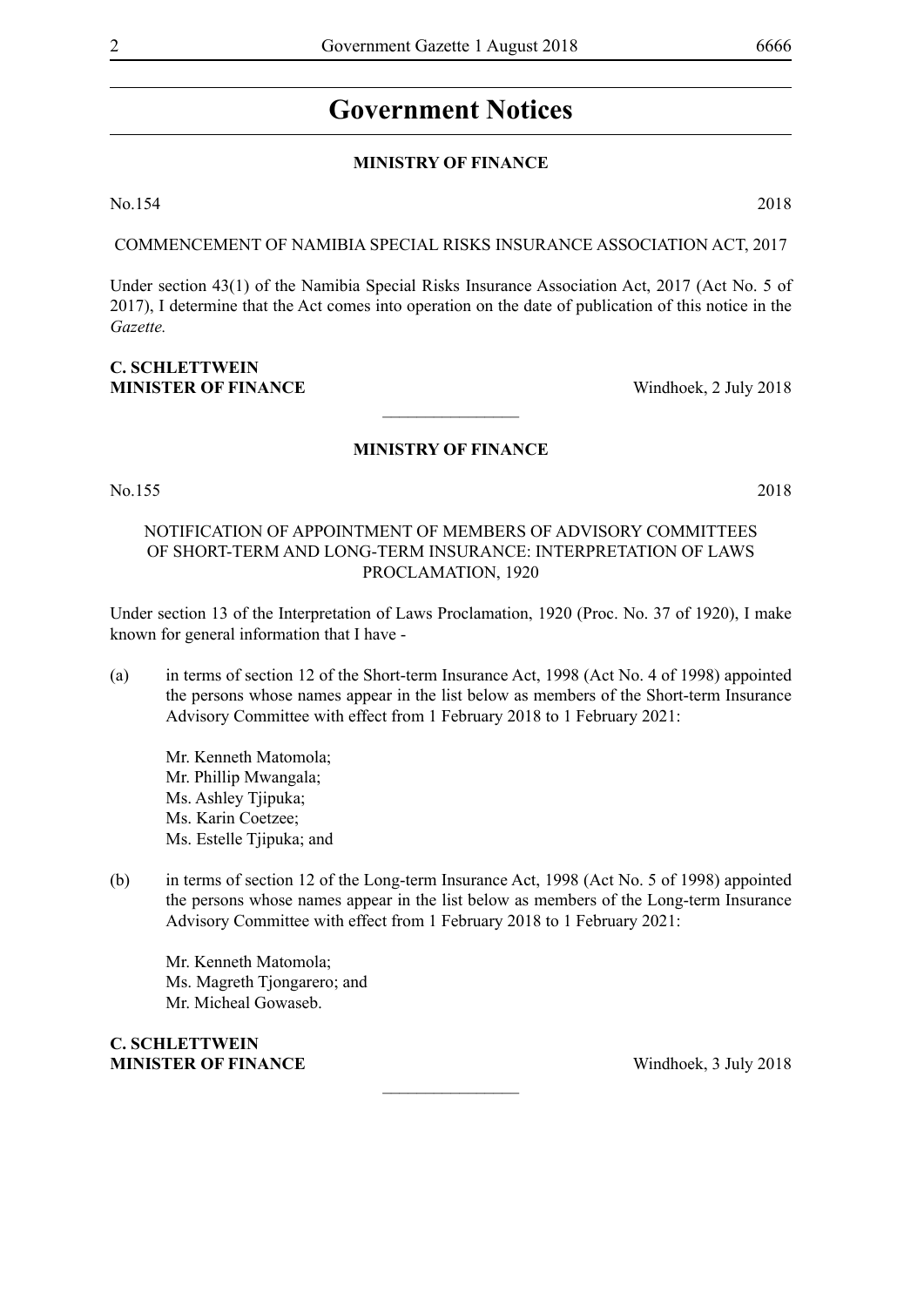# **MINISTRY OF FINANCE**

#### No. 156 2018

# AMENDMENT OF PART 5 OF SCHEDULE NO.1 IN RESPECT OF FUEL LEVY: CUSTOMS AND EXCISE ACT, 1998

In terms of section 13 of the Interpretation of Laws Proclamation, 1920 ( Proclamation No. 37 of 1920) read with section 65(1) of the Customs and Excise Act, 1998 (Act No. 20 of 1998), I -

- (a) substitute the rates of fuel levy in Part 5 of Schedule 1 of that Act regarding those goods indicated to the extent set out in the Schedule; and
- (b) determine that the new rates of fuel levy come into effect on the date of tabling of the relevant taxation proposal in the National Assembly.

# **C. SCHLETTWEIN MINISTER OF FINANCE** Windhoek, 3 July 2018

#### **SCHEDULE**

Schedule 1 to the Customs and Excise Act, 1998(Act No. 20 of 1998) is amended by the substitution of the following Part for Part 5 of that Schedule.

| <b>Fuel Levy</b><br><b>Item</b> | Traffic<br>Heading | <b>Description</b>                                                                                                                                                                                                                                                                                                                                                          | <b>Rate of Fuel</b><br>Levy |
|---------------------------------|--------------------|-----------------------------------------------------------------------------------------------------------------------------------------------------------------------------------------------------------------------------------------------------------------------------------------------------------------------------------------------------------------------------|-----------------------------|
| 195.00                          |                    | <b>MINERAL PRODUCTS</b>                                                                                                                                                                                                                                                                                                                                                     |                             |
| 195.10                          | 27.10              | Petroleum oils and oils obtained from bituminous minerals:<br>Petroleum oils and oils obtained from bituminous minerals<br>(excluding crude); preparations not elsewhere specified or<br>included, containing by mass 70 per cent or more of petroleum<br>oils or of oils obtained from bituminous minerals, these oils<br>being the basic constituents of the preparations |                             |
|                                 | 2710.12.02         | Petrol, as defined in Additional Note 1(b) to Chapter 27                                                                                                                                                                                                                                                                                                                    | 65c/li                      |
| 2710.12.26                      |                    | Illuminating kerosene, as defined in Additional Note 1 (f) to<br>Chapter 27, unmarked                                                                                                                                                                                                                                                                                       | 95c/li                      |
|                                 | 2710.12.30         | Distillate fuel, as defined in Additional Note $1(g)$ to Chapter<br>27                                                                                                                                                                                                                                                                                                      | 65c/li                      |
|                                 | 2710.12.39         | Specified aliphatic hydrocarbons solvents, as defined in<br>Additional Note 1(ij) to Chapter 27 unmarked                                                                                                                                                                                                                                                                    | 95c/li                      |
| 195.20                          | 3826.00            | Biodiesel and mixture thereof, not containing or containing<br>less than 70 per cent by mass of petroleum oils or oils<br>obtained from bituminous minerals                                                                                                                                                                                                                 |                             |
| 195.20.01                       | 3826.00.10         | Biodiesel as specified in Additional Note $1(a)$ to Chapter 38                                                                                                                                                                                                                                                                                                              | 65c/li                      |
|                                 | 3826.00.90         | Other biodiesel                                                                                                                                                                                                                                                                                                                                                             | 95c/li                      |

 $\overline{\phantom{a}}$  , where  $\overline{\phantom{a}}$ 

#### "PART 5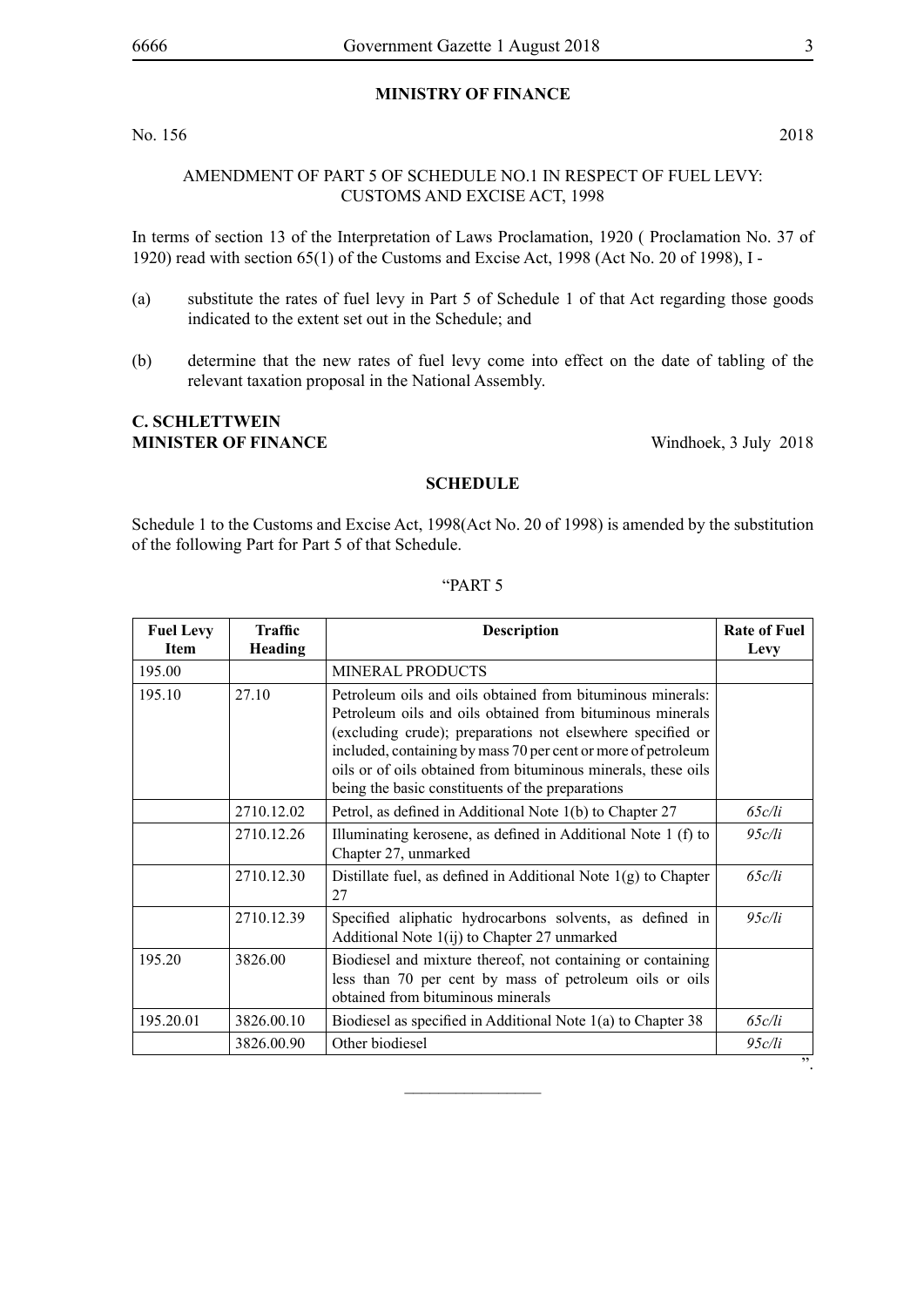# **MINISTRY OF INDUSTRIALISATION, TRADE AND SME DEVELOPMENT**

No 157 2018

#### PROHIBITION OF USE OF CERTAIN EMBLEM AND WORD: ZERAEUA TRADITIONAL AUTHORITY: MERCHANDISE MARKS ACT, 1941

In terms of section 13 the Merchandise Marks Act, 1941 (Act 17 of 1941) I give notice that the Traditional Authority of Zeraeua has requested the prohibition, under section 15(1) of that Act, of the use by any person other than the Traditional Authority of Zeraeua without its consent of the -

- (a) mark shown below in connection with any trade, business, profession or occupation or in connection with a trade mark, mark or trade description applied to good; and
- (b) words "Ongamburiro" and "nombango" meaning "faith" and "willingness" respectively the letters M.P.W.Z. that mean "Mukuru Punaete Wilhelm Zeraeua" that means "God with Us Wilhelm Zeraeua" and book, sun, lion and rocky mountain, if they are used together with the mark shown below in connection with a trade mark, mark or trade description applied to goods.



The above-mentioned emblem was available for inspection at the Ministry of Industrialisation, Trade and SME Development, Second Floor, Brendan Simbwaye Square, Block B, Corner of Goethe and Dr. Kenneth David Kaunda Streets, Windhoek, pursuant to the Notice No. 6433 of 3 October 2017.

# **T. TWEYA MINISTER OF INDUSTRIALISATION, TRADE AND SME DEVELOPMENT** Windhoek, 2 July 2018

# **MINISTRY OF URBAN AND RURAL DEVELOPMENT**

 $\frac{1}{2}$ 

No. 158 2018

# DECLARATION OF ARANDIS EXTENSION 7 TO BE AN APPROVED TOWNSHIP: TOWNSHIPS AND DIVISION OF LAND ORDINANCE, 1963

In terms of Section 13 of the Townships and Division of Land Ordinance, 1963 (Ordinance No. 11 of 1963), I -

(a) declare the area being the subdivision of Erf 1181, Arandis, Registration Division "G" and represented by General Plan No. G192 (S.G No. A322/2016) to be an approved township; and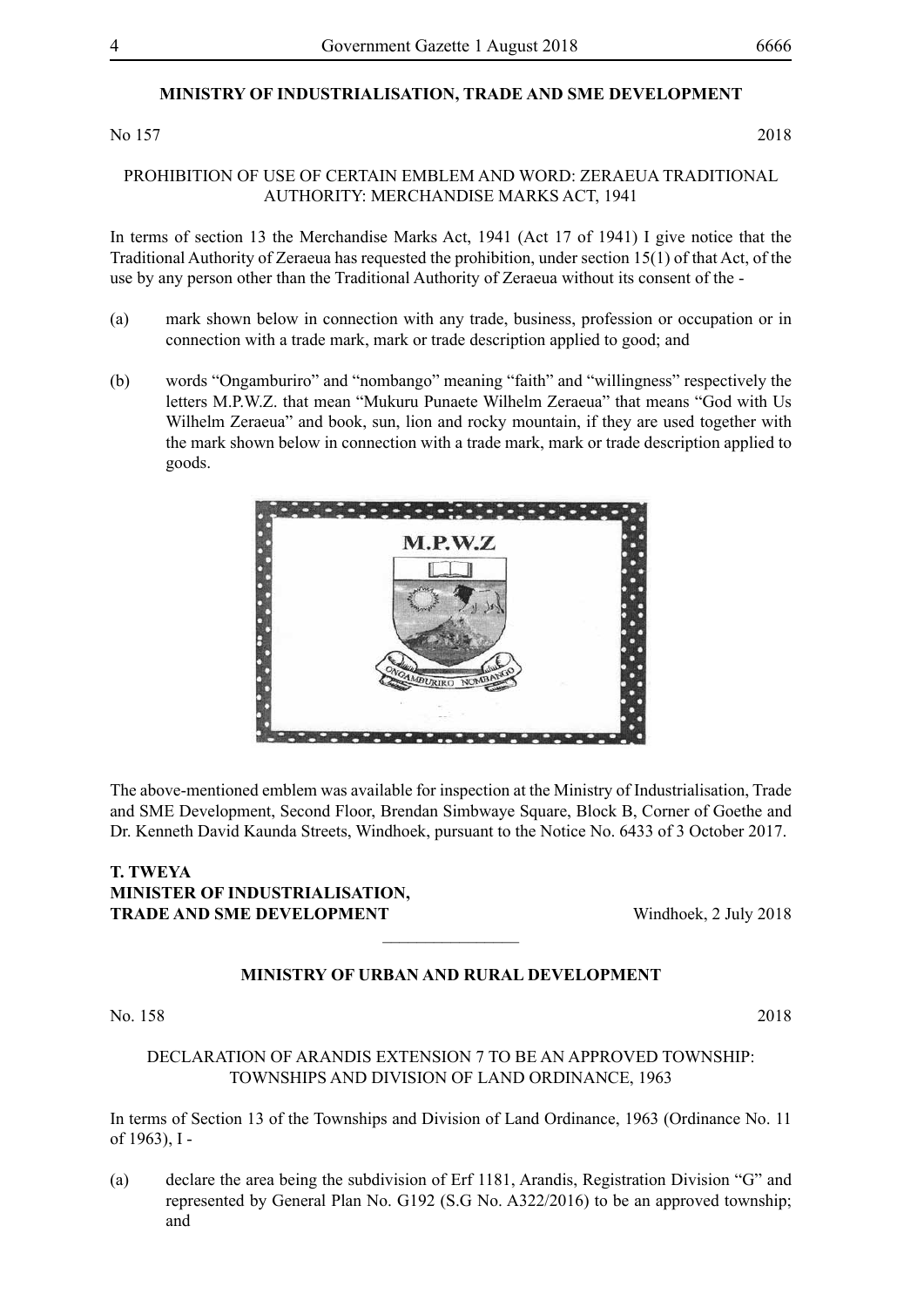(b) set out in the Schedule the conditions, subject to which the application for permission to establish the township concerned has been granted.

#### **P. Mushelenga Minister of Urban and Rural Development** Windhoek, 2 July 2018

# **SCHEDULE**

#### **1. Name of township:**

The township is called Arandis Extension 7.

#### **2. Composition of township:**

The township comprises 101 erven numbered 2640 to 2740 and the remainder streets as indicated on General Plan G 192.

#### **3. Reservation of erven:**

The following erf is reserved for the local authority:

- Erf 2740 for Public Open Space purposes.

#### **4. Conditions of title:**

The following conditions must be registered in favour of the local authority the title deeds of all erven, except the erven referred to in paragraph 3:

- (a) the erf must be used or occupied for purposes which are in accordance with and the use or occupation of the erf must at all times be subject to the provisions of the Arandis Town Planning Scheme prepared and approved in terms of the Town Planning Ordinance, 1954 (Ordinance No. 18 of 1954).
- (b) the building value of the main building, including the outbuildings, to be erected on the erf must be at least four times the prevailing valuation of the erf.

#### **MINISTRY OF URBAN AND RURAL DEVELOPMENT**

 $\overline{\phantom{a}}$  , where  $\overline{\phantom{a}}$ 

No. 159 2018

#### OTJIWARONGO TOWN PLANNING AMENDMENT SCHEME NO. 18: TOWN PLANNING ORDINANCE, 1954

In terms of section 26(2) of the Town Planning Ordinance, 1954 (Ordinance No. 18 of 1954) I give notice that I have, under subsection (1) of that section read with section 27(1) of that Ordinance, approved the Otjiwarongo Town Planning Amendment Scheme No. 18 of the Municipality of Otjiwarongo.

 $\frac{1}{2}$ 

#### **P. MUSHELENGA MINISTER OF URBAN AND RURAL DEVELOPMENT** Windhoek, 13 July 2018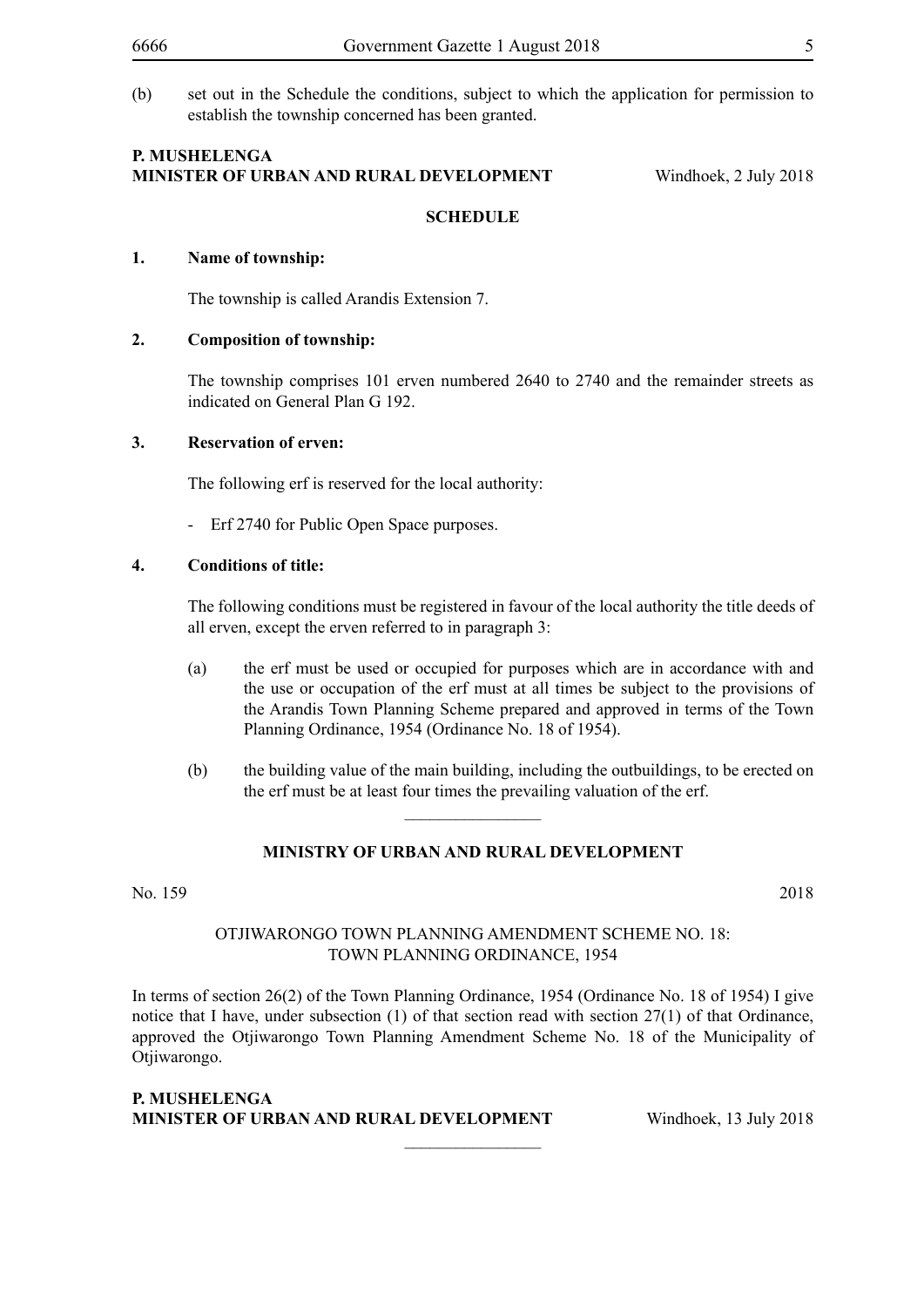# **MINISTRY OF URBAN AND RURAL DEVELOPMENT**

No. 160 2018

#### SWAKOPMUND TOWN PLANNING AMENDMENT SCHEME NO. 63: TOWN PLANNING ORDINANCE, 1954

Under section 26(2) of the Town Planning Ordinance, 1954 (Ordinance No. 18 of 1954), I give notice that I have under subsection (1) of that section read with section 27(1) of that Ordinance approved the Swakopmund Town Planning Amendment Scheme No. 63 of the Municipality of Swakopmund.

# **P. MUSHELENGA MINISTER OF URBAN AND RURAL DEVELOPMENT** Windhoek, 12 July 2018

## **MINISTRY OF URBAN AND RURAL DEVELOPMENT**

 $\frac{1}{2}$ 

No. 161 2018

### SWAKOPMUND TOWN PLANNING AMENDMENT SCHEME NO.64: TOWN PLANNING ORDINANCE, 1954

In terms of subsection (2) of section 26 of the Town Planning Ordinance, 1954 (Ordinance No. 18 of 1954), I give notice that I have under subsection (1) of that section read with section 27(1) of that Ordinance approved the Swakopmund Town Planning Amendment Scheme No.64 of the Municipality of Swakopmund.

# **P. MUSHELENGA MINISTER OF URBAN AND RURAL DEVELOPMENT** Windhoek, 12 July 2018  $\overline{\phantom{a}}$  , where  $\overline{\phantom{a}}$

#### **MINISTRY OF FINANCE**

No. 162 2018

APPOINTMENT OF LEGAL PRACTITIONERS TO PANEL: INCOME TAX ACT, 1981

In terms of subsection (4) of section 73A of the Income Tax Act, 1981 (Act No. 24 of 1981) I, in consultation with the Judge-President of the High Court, appoint the following legal practitioners to serve on the panel referred to in that subsection for a period of five years with effect from the date of publication of this notice in the *Gazette:*

 $\overline{\phantom{a}}$  , where  $\overline{\phantom{a}}$ 

- (1) Kaijata Kangueehi;
- (2) Uno Katjipuka;
- (3) Ramon Maasdorp;
- (4) Jean Marais;
- (5) Gerson Narib;
- (6) Jesse Schickerling; and
- (7) Esi Schimming-Chase.

# **C. SCHLETTWEIN MINISTER OF FINANCE** Windhoek, 17 July 2018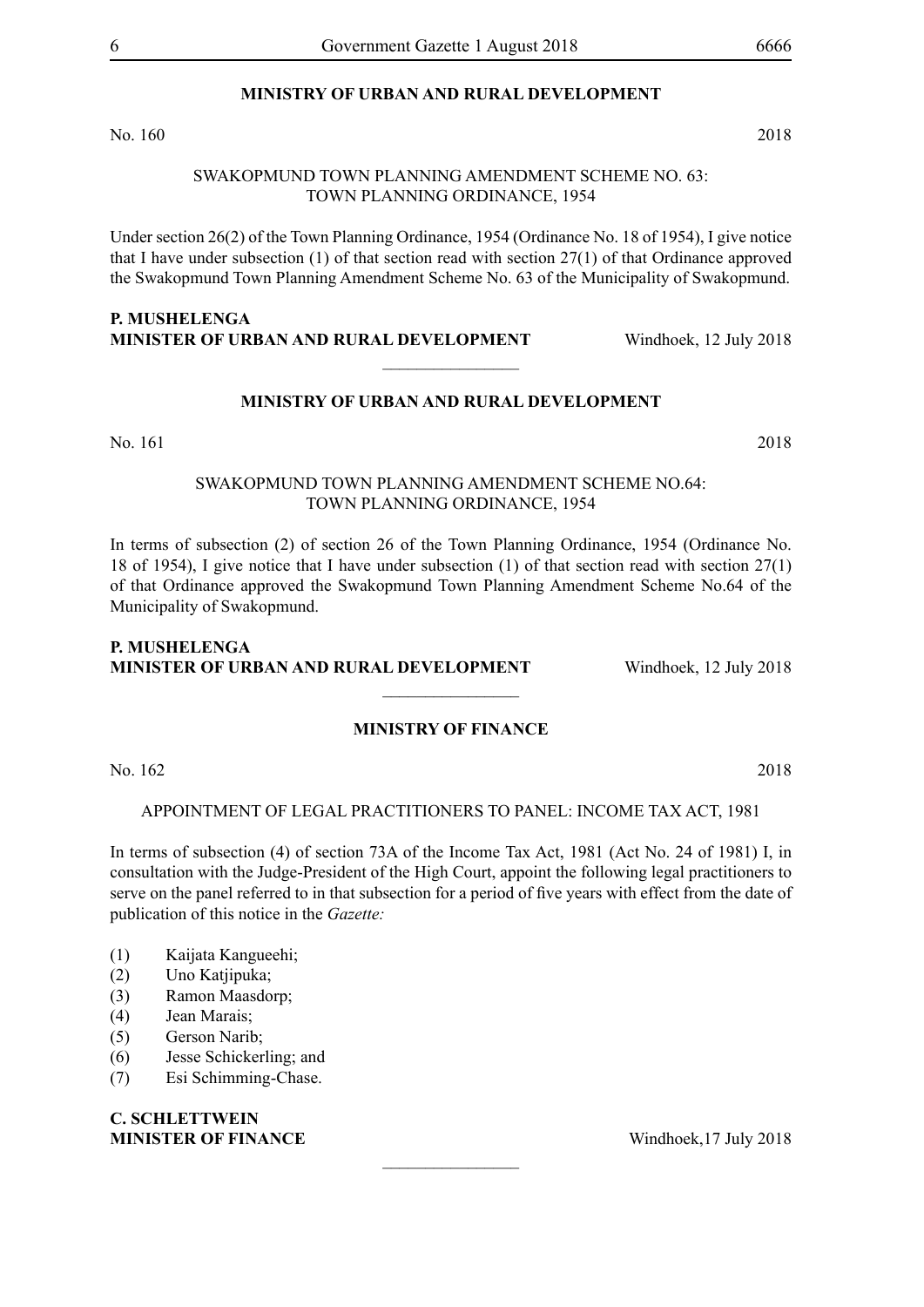# **General Notices**

## **NAMIBIA FINANCIAL INSTITUTIONS SUPERVISORY AUTHORITY**

No. 448 2018

# NOTICE OF CANCELLATION OF THE REGISTRATION OF THE INSURANCE LICENSE OF INVESTMED LIMITED.

The Registrar for Short-term Insurance in terms of section 17(6) of the Short-Term Insurance Act, 1998 (Act No. 4 of 1998), hereby gives notice to the public that Investmed Limited, registration license number 08/ST/25, has been cancelled as a short-term insurer in respect of the miscellaneous class of insurance business (sickness) effective 30 June 2018.

#### **K. S. Matomola REGISTRAR OF SHORT-TERM INSURANCE**

No. 449 2018

# **PERMANENT CLOSURE OF A PORTION OF THE REMAINDER PORTION NO. 23 OF GAMMAMS NO. 36 AS STREET, (NAMELY OMUSE, OHAMA, OMUKUKU STREETS AND PORTIONS OF MUHATO STREET AND KHAROS STREET IN GOREANGAB, EXTENSION 4)**

 $\overline{\phantom{a}}$  , where  $\overline{\phantom{a}}$ 

# **THE PROPOSED CLOSURES WILL ALLOW FOR THE PORTION TO BE CONSOLIDATED WITH ERVEN 2888 TO 3008; 3156 TO 3182 INTO ERF X AND SUBSEQUENT SUBDIVISION OF CONSOLIDATED ERF X INTO MORE THAN TEN (10) PORTIONS. THE PROPOSED CHANGES ARE NECESSARY TO ACCOMMODATE THE ROAD LINKAGE OF MATSHISHI AVENUE TO MONTE CHRISTO AVENUE**

Notice is hereby given in terms of article  $50(1)(a)(ii)$  of the Local Authorities Act, 1992 (Act No. 23) of 1992) that the City of Windhoek proposes the permanent closure of the under mentioned portion as indicated on locality plan, which lies for inspection during office hours at Customer Care Centre (CCC) Notice Board, Municipal Offices, Independence Avenue.

# **PERMANENT CLOSURE OF A PORTION OF THE REMAINDER PORTION NO. 23 OF GAMMAMS NO. 36 AS STREET, (NAMELY OMUSE, OHAMA, OMUKUKU STREETS AND PORTIONS OF MUHATO STREET AND KHAROS STREET IN GOREANGAB, EXTENSION 4)**

# **THE PROPOSED CLOSURES WILL ALLOW FOR THE PORTION TO BE CONSOLIDATED WITH ERVEN 2888 TO 3008; 3156 TO 3182 INTO ERF X AND SUBSEQUENT SUBDIVISION OF CONSOLIDATED ERF X INTO MORE THAN TEN (10) PORTIONS. THE PROPOSED CHANGES ARE NECESSARY TO ACCOMMODATE THE ROAD LINKAGE OF MATSHISHI AVENUE TO MONTE CHRISTO AVENUE**

Any person objecting to the proposed closure as set out above may lodge such objection together with the grounds thereof in writing, with the City of Windhoek, directed to the Chief Executive Officer, P.O. Box 59, Windhoek, within 14 days after the appearance of this notice which is scheduled to end on Wednesday, 15th August 2018 in accordance with Article 50 (1) (C) of the above Act.

 $\overline{\phantom{a}}$  , where  $\overline{\phantom{a}}$ 

#### **V. Endjala Manager: Sustainable Development**